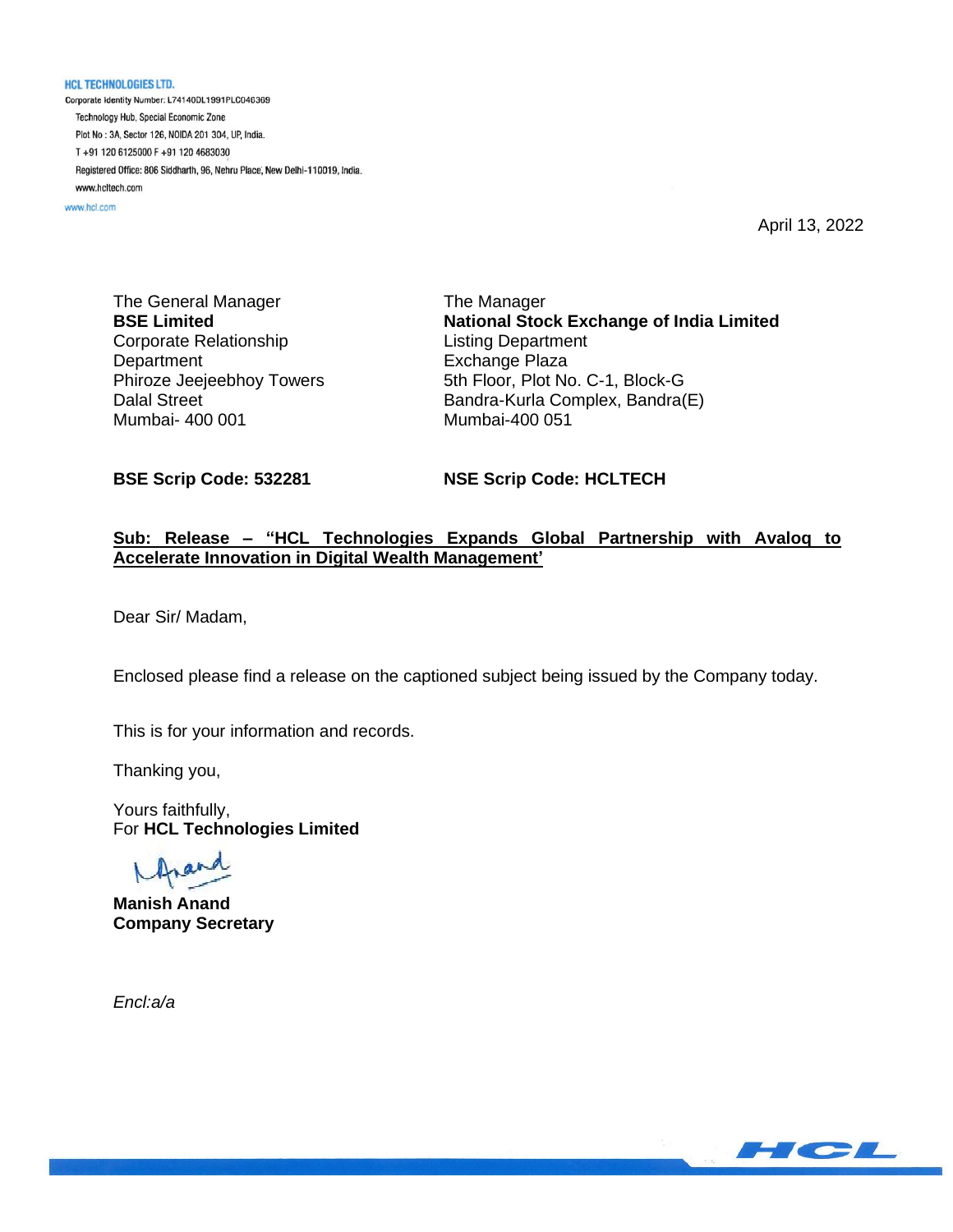

# **HCL Technologies Expands Global Partnership with Avaloq to Accelerate Innovation in Digital Wealth Management**

**Zurich, London and Noida, India – April 13, 2022** – HCL Technologies (HCL), a leading global technology company, has expanded its global partnership with Avaloq, a leading provider of digital banking solutions. HCL will now develop a world-class lifecycle management center for Avaloq clients and invest in ongoing training and development for HCL teams working with Avaloq products. These investments will combine HCL's deep domain knowledge in financial services with Avaloq's expertise in digital wealth management technology, to accelerate innovation across the industry.

The new lifecycle management center will harness HCL's digital transformation execution framework [\(FENIX 2.0\)](https://apc01.safelinks.protection.outlook.com/?url=https%3A%2F%2Fwww.hcltech.com%2Fbrochures%2Fdigital-analytics%2Fscaling-digital-across-enterprise-fenix-20&data=04%7C01%7Ckanika.vats%40hcl.com%7C1238a81b4c2342261ab908d9f20528a9%7C189de737c93a4f5a8b686f4ca9941912%7C0%7C0%7C637806926236726963%7CUnknown%7CTWFpbGZsb3d8eyJWIjoiMC4wLjAwMDAiLCJQIjoiV2luMzIiLCJBTiI6Ik1haWwiLCJXVCI6Mn0%3D%7C3000&sdata=rkJrkQf%2FbR%2BSLWR6Xs9MDJX82gT3IESDFvLCX2XimDU%3D&reserved=0) and next-generation AI and automation [\(DRYiCE™](https://apc01.safelinks.protection.outlook.com/?url=https%3A%2F%2Fwww.dryice.ai%2F&data=04%7C01%7Ckanika.vats%40hcl.com%7C1238a81b4c2342261ab908d9f20528a9%7C189de737c93a4f5a8b686f4ca9941912%7C0%7C0%7C637806926236726963%7CUnknown%7CTWFpbGZsb3d8eyJWIjoiMC4wLjAwMDAiLCJQIjoiV2luMzIiLCJBTiI6Ik1haWwiLCJXVCI6Mn0%3D%7C3000&sdata=Rh0vJmf2FuxwqUA8GKyyafVZQr23Uat6kETYCQuyV4U%3D&reserved=0)) products to drive efficiency. HCL is upskilling its wealth management teams globally by enrolling them in specialized training from the Avaloq Academy and building program-specific competencies. Alongside HCL's wealth and asset management solutions, this expanded partnership will enable more financial institutions to leverage Avaloq's innovative technology and services on their digitalization journey.

"As Avaloq continues its international expansion, we are aiming to provide more flexibility to our implementation capabilities, supporting our long-term growth," said Martin Greweldinger, Co-Chief Executive Officer, Avaloq. "Therefore, we are delighted to expand our existing partnership with HCL to leverage its strong global presence and its domain knowledge in financial services to provide banks and wealth managers with access to our products and services in many different regions across the world."

"We are observing a huge increase in demand for digital wealth and asset management capabilities globally," said Rahul Singh, President of Financial Services and Digital Process Operations, HCL Technologies. "This trend is being driven by the continued emergence of new asset classes such as cryptocurrency, which is only set to continue in the future. HCL's customer experience-focused approach enables us to work with clients across the world to drive innovation and ensure they remain at the forefront of these changes. We are delighted to expand our partnership with Avaloq as it is a leading provider of wealth management technology and services."

### **About HCL Technologies**

HCL Technologies (HCL) empowers global enterprises with technology for the next decade, today. HCL's Mode 1- 2-3 strategy, based on its deep-domain industry expertise, customer-centricity and entrepreneurial culture of Ideapreneurship™, enables businesses to transform into next-gen enterprises.

HCL offers its services and products through three business units: IT and Business Services (ITBS), Engineering and R&D Services (ERS) and Products & Platforms (P&P). ITBS enables global enterprises to transform their businesses through offerings in the areas of applications, infrastructure, digital process operations and next generational digital transformation solutions. ERS offers engineering services and solutions in all aspects of product development and platform engineering. P&P provides modernized software products to global clients for their technology and industry specific requirements. Through its cutting-edge co-innovation labs, global delivery capabilities and broad global network, HCL delivers holistic services in various industry verticals, categorized as Financial Services, Manufacturing, Technology & Services, Telecom & Media, Retail & CPG, Life Sciences & Healthcare and Public Services.

As a leading global technology company, HCL takes pride in its diversity, social responsibility, sustainability and education initiatives. For the 12 months ended Dec. 31, 2021, HCL had consolidated revenue of US\$11.18 billion. Its nearly 198,000 ideapreneurs operate out of 52 countries.

For more information, visit [www.hcltech.com.](https://apc01.safelinks.protection.outlook.com/?url=http%3A%2F%2Fwww.hcltech.com%2F&data=04%7C01%7Ckanika.vats%40hcl.com%7Cbd35b8af89e341b9000408d9dc417d8c%7C189de737c93a4f5a8b686f4ca9941912%7C0%7C0%7C637782996102001688%7CUnknown%7CTWFpbGZsb3d8eyJWIjoiMC4wLjAwMDAiLCJQIjoiV2luMzIiLCJBTiI6Ik1haWwiLCJXVCI6Mn0%3D%7C3000&sdata=2Gz9BNrvkPlGWVrnZMdpVAtvkZXzEvXaLO4G8INGq18%3D&reserved=0)